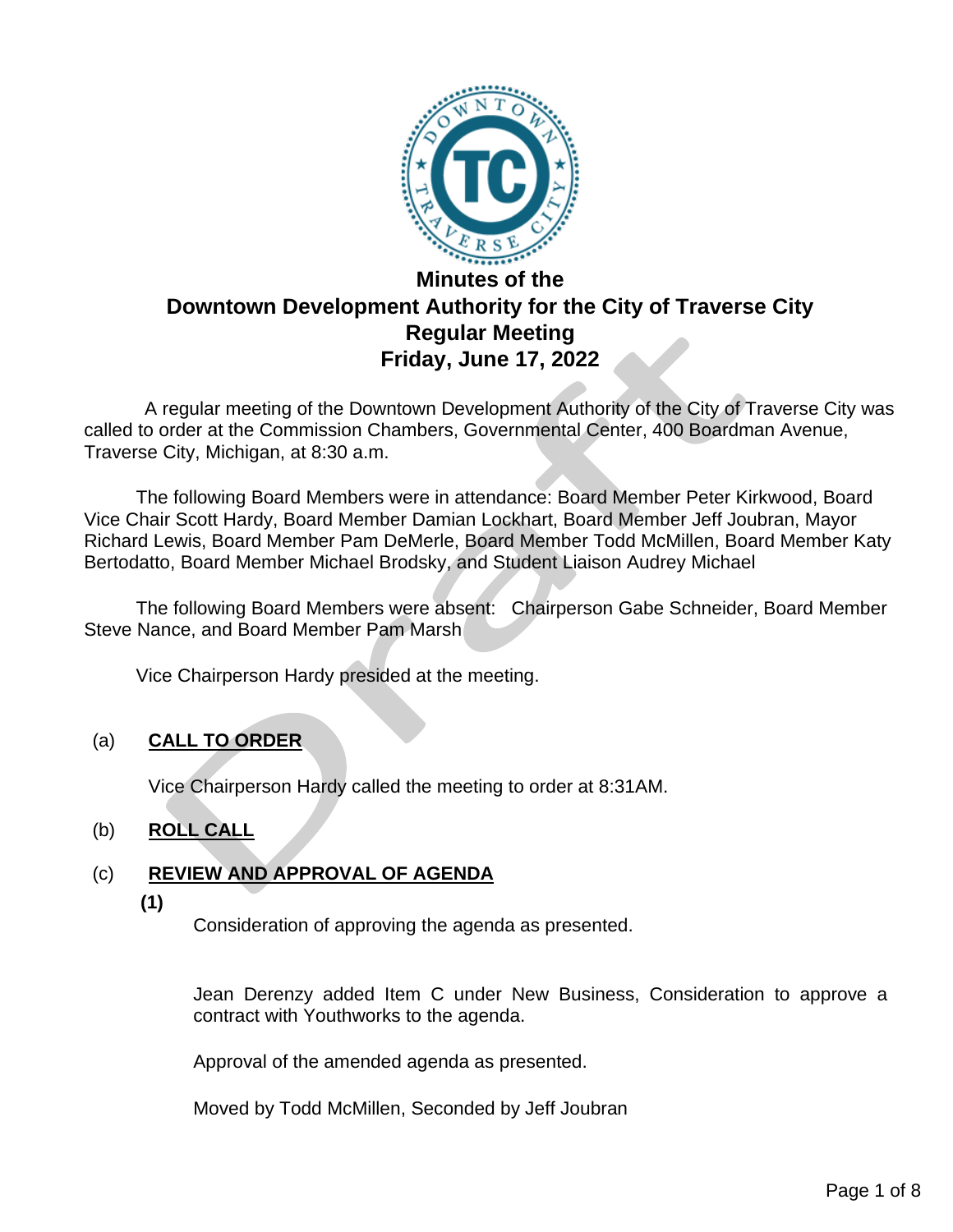- **Yes:** Jeff Joubran, Todd McMillen, Peter Kirkwood, Scott Hardy, Damian Lockhart, Richard Lewis, Pam DeMerle, Michael Brodsky, and Audrey Michael
- **Absent:** Gabe Schneider, Steve Nance, Pam Marsh, and Katy Bertodatto **CARRIED. 9-0-4 on a recorded vote**

## (d) **CONSENT CALENDAR**

*The purpose of the consent calendar is to expedite business by grouping non-controversial items together to be dealt with by one DDA Board motion without discussion. Any member of the DDA Board, staff or the public may ask that any item on the consent calendar be removed therefrom and placed elsewhere on the agenda for individual consideration by the DDA Board; and such requests will be automatically respected. If an item is not removed from the consent calendar, the action noted in parentheses on the agenda is approved by a single DDA Board action adopting the consent calendar.*

**(1)**

Consideration of approving the minutes of the May 20,2022 Downtown Development Authority Board of Directors meeting (Approval Recommended) (Jean Derenzy)

#### **(2)**

Consideration of approving financial report and disbursements for DDA, TIF 97, Old Town TIF, Parking and Arts Commission for May 2022 (Approval Recommended) (Jean Derenzy)

#### **(3)**

Appointment to Farmers Market Advisory Board (Approval Recommended) (Jean Derenzy, Art Bukowski)

That the DDA Board approve the consent calendar as presented.

Moved by Peter Kirkwood, Seconded by Jeff Joubran

**Yes:** Peter Kirkwood, Scott Hardy, Damian Lockhart, Jeff Joubran, Richard Lewis, Pam DeMerle, Todd McMillen, Michael Brodsky, and Audrey Michael

**Absent:** Gabe Schneider, Steve Nance, Pam Marsh, and Katy Bertodatto **CARRIED. 9-0-4 on a recorded vote**

#### (e) **SPECIAL ORDER OF BUSINESS**

**(1)**

Approval of 2022/2023 Budget (Approval Recommended) (Jean Derenzy)

The Following Addressed the Board:

Jean Derenzy, DDA CEO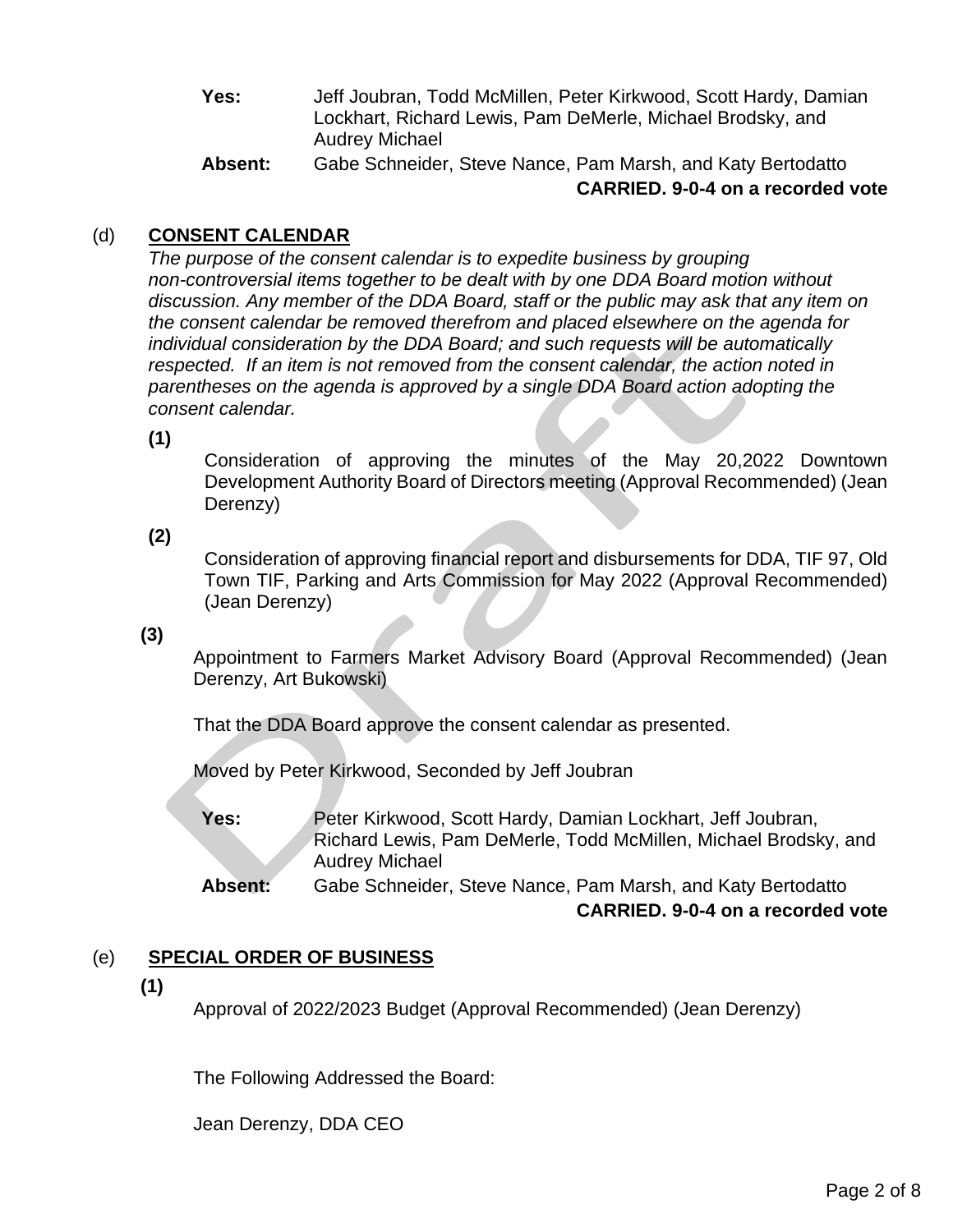Richard Lewis Scott Hardy

That the DDA Board of Directors hereby approves the 2022/2023 budget as follows:

DOWNTOWN DEVELOPMENT AUTHORITY FUND: \$2,817,200

TAX INCREMENT FINANCING DISTRICT 97 FUND \$4,139,900

TAX INCREMENT FINANCING OLD TOWN \$993,900

Moved by Richard Lewis, Seconded by Damian Lockhart

**Yes:** Peter Kirkwood, Scott Hardy, Damian Lockhart, Jeff Joubran, Richard Lewis, Pam DeMerle, Todd McMillen, Michael Brodsky, and Audrey Michael

**Absent:** Gabe Schneider, Steve Nance, Pam Marsh, and Katy Bertodatto **CARRIED. 9-0-4 on a recorded vote**

## (f) **OLD BUSINESS**

**(1)**

Circulation Subcommittee Report (Approval Recommended) (Jean Derenzy, Chris Zull, Circulation Subcommittee)

The Following Addressed the Board:

Jean Derenzy, DDA CEO Chris Zull Jeff Joubran Michael Brodksy Peter Kirkwood Scott Hardy Richard Lewis Audrey Michael

That the DDA Board accept the recommendation of the DDA Downtown Circulation Study Subcommittee to implement a two-way pilot study on Pine Street, State Street, and Boardman Avenue for a period of two years, with the potential to extend the pilot for another two years with support of the DDA Board and furthermore that the DDA approves to send this recommendation onto the City Commission for their consideration and approval.

Moved by Peter Kirkwood, Seconded by Jeff Joubran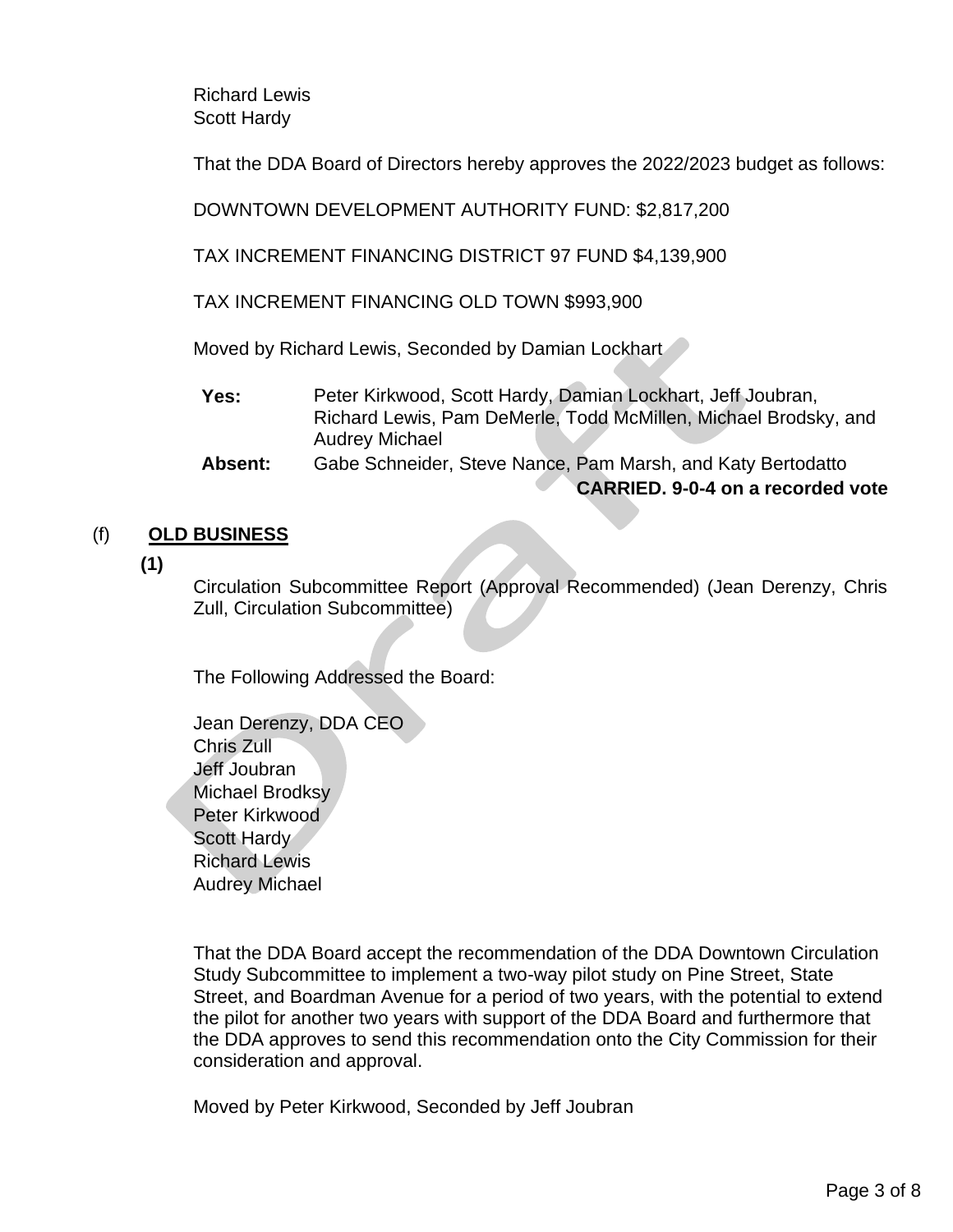- **Yes:** Peter Kirkwood, Scott Hardy, Damian Lockhart, Jeff Joubran, Richard Lewis, Pam DeMerle, Todd McMillen, Michael Brodsky, and Audrey Michael
- **Absent:** Gabe Schneider, Steve Nance, Pam Marsh, and Katy Bertodatto **CARRIED. 9-0-4 on a recorded vote**

#### (g) **NEW BUSINESS**

**(1)**

Consideration of approving the demolition bid for 203 State Street (Approval Recommended) (Jean Derenzy)

The Following Addressed the Board:

Jean Derenzy, DDA CEO Peter Kirkwood Michael Brodsky Scott Hardy Richard Lewis Pam DeMerle

That the DDA Board award a Demolition Bid to Elmer's Crane and Dozer, Inc. for a cost more or less of \$108,999.82. Furthermore, that the contact be approved to enter in contract for demolition subject to substance by the DDA CEO and as to form by the DDA Attorney.

Moved by Richard Lewis, Seconded by Pam DeMerle

**Yes:** Richard Lewis, Pam DeMerle, Peter Kirkwood, Scott Hardy, Damian Lockhart, Jeff Joubran, Todd McMillen, Michael Brodsky, and Audrey Michael

**Absent:** Gabe Schneider, Steve Nance, Pam Marsh, and Katy Bertodatto **CARRIED. 9-0-4 on a recorded vote**

**(2)**

Consideration of approving a 3-year holiday light contractor (Approval Recommended) (Jean Derenzy, Harry Burkholder)

The Following Addressed the Board:

Jean Derenzy, DDA CEO Harry Burkholder Peter Kirkwood Richard Lewis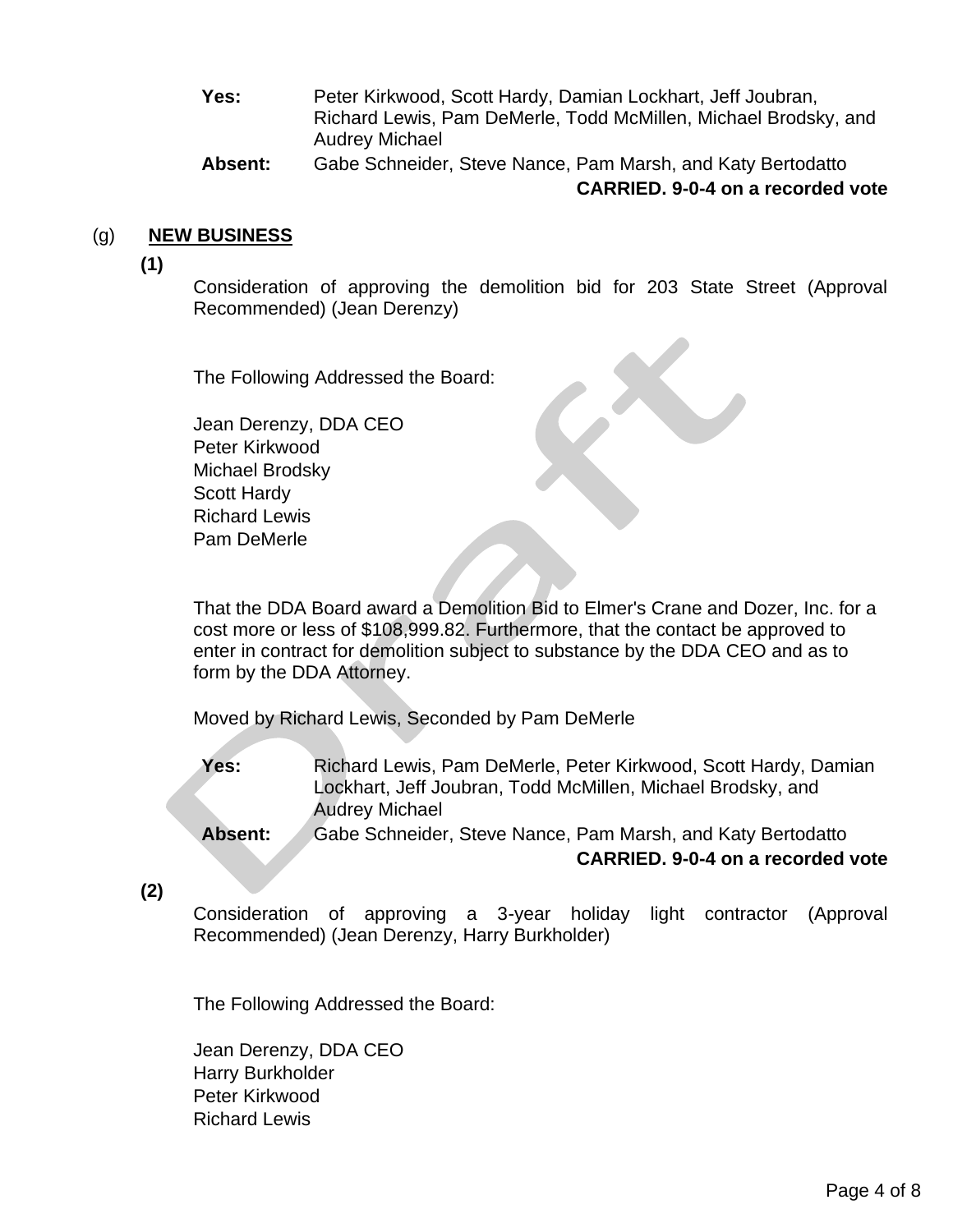Scott Hardy Todd McMillen Jeff Joubran

That the DDA Board approve to enter into a three-year contract with Holiday Lamplighters for services to assist the DDA in hanging and removing holiday lights for a cost of \$112,845 subject to approval as to substance by the DDA CEO and form by the DDA Attorney.

Moved by Michael Brodsky, Seconded by Todd McMillen

- **Yes:** Peter Kirkwood, Scott Hardy, Damian Lockhart, Jeff Joubran, Richard Lewis, Pam DeMerle, Todd McMillen, Michael Brodsky, and Audrey Michael
- **Absent:** Gabe Schneider, Steve Nance, Pam Marsh, and Katy Bertodatto **CARRIED. 9-0-4 on a recorded vote**

#### **(3)**

Consideration of approving a purchase agreement with Youthworks for \$14,000 to do 8 weeks worth of cleaning and maintaining the downtown district (Approval Recommended) (Jean Derenzy)

The Following Addressed the Board:

Jean Derenzy, DDA CEO Scott Hardy

That the DDA Board enter into a purchase agreement with Youthworks for 8 weeks of cleaning and maintenance work downtown for a cost of \$14,000

Moved by Jeff Joubran, Seconded by Damian Lockhart

**Yes:** Damian Lockhart, Jeff Joubran, Peter Kirkwood, Scott Hardy, Richard Lewis, Pam DeMerle, Todd McMillen, Michael Brodsky, and Audrey Michael

**Absent:** Gabe Schneider, Steve Nance, Pam Marsh, and Katy Bertodatto **CARRIED. 9-0-4 on a recorded vote**

#### (h) **CEO REPORT**

**(1)**

Project Updates (Jean Derenzy)

The Following Addressed the Board: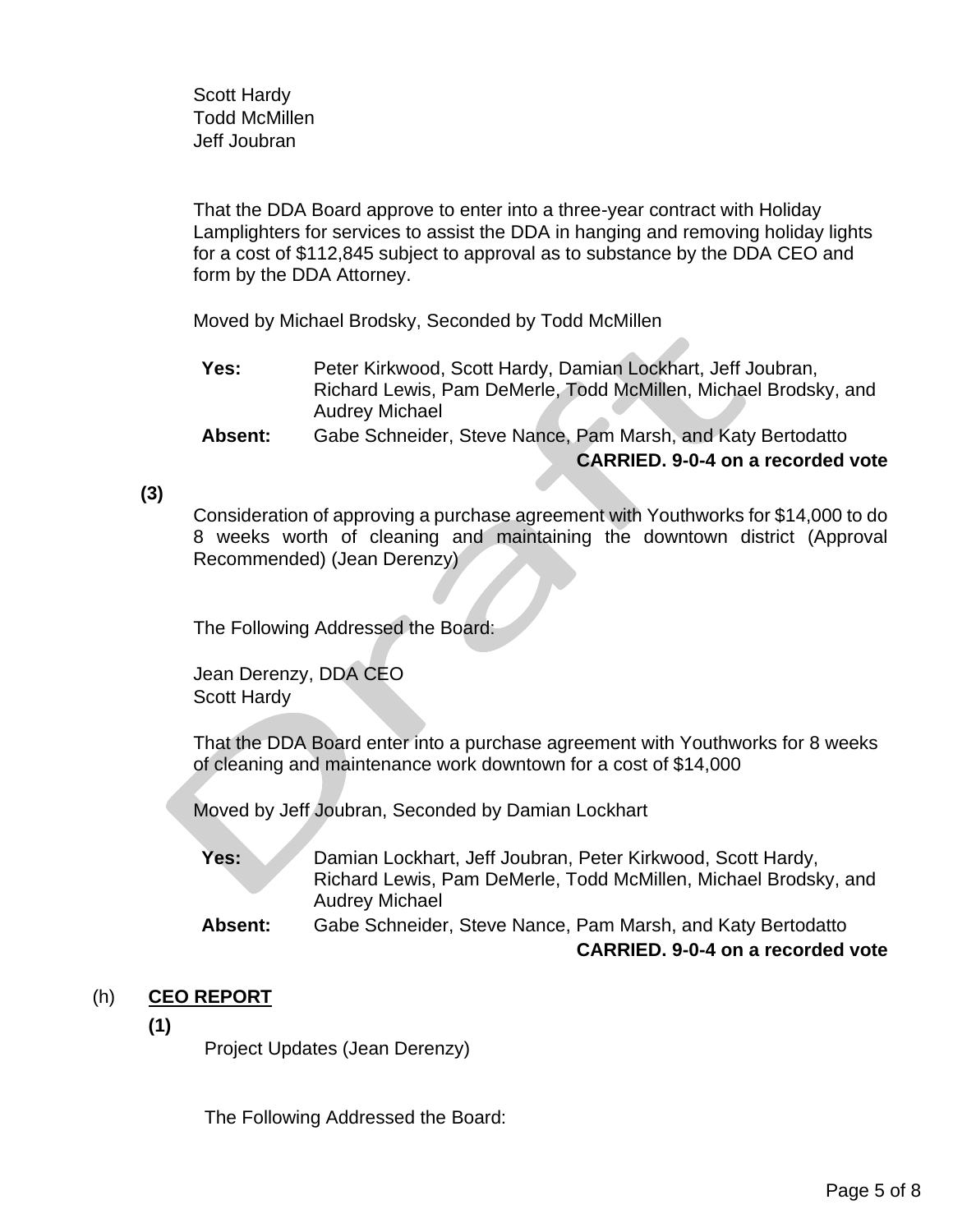Jan Derenzy, DDA CEO Richard Lewis Scott Hardy

**(2)**

Moving Downtown Forward Update (Jean Derenzy)

The Following Addressed the Board:

Jean Derenzy, DDA CEO

## (i) **BOARD MEMBER REPORTS**

**(1)**

Arts Commission Update (Steve Nance)

The Following Addressed the Board:

Harry Burkholder Richard Lewis

#### (j) **STAFF REPORTS**

**(1)**

Transportation Mobility Director Report (Nicole VanNess)

The Following Addressed the Board:

Nicole VanNess Peter Kirkwood Jean Derenzy, DDA CEO Jeff Joubran Scott Hardy

## **(2)**

Communications and Outreach Director Report (Art Bukowski)

The Following Addressed the Board:

Art Bukowski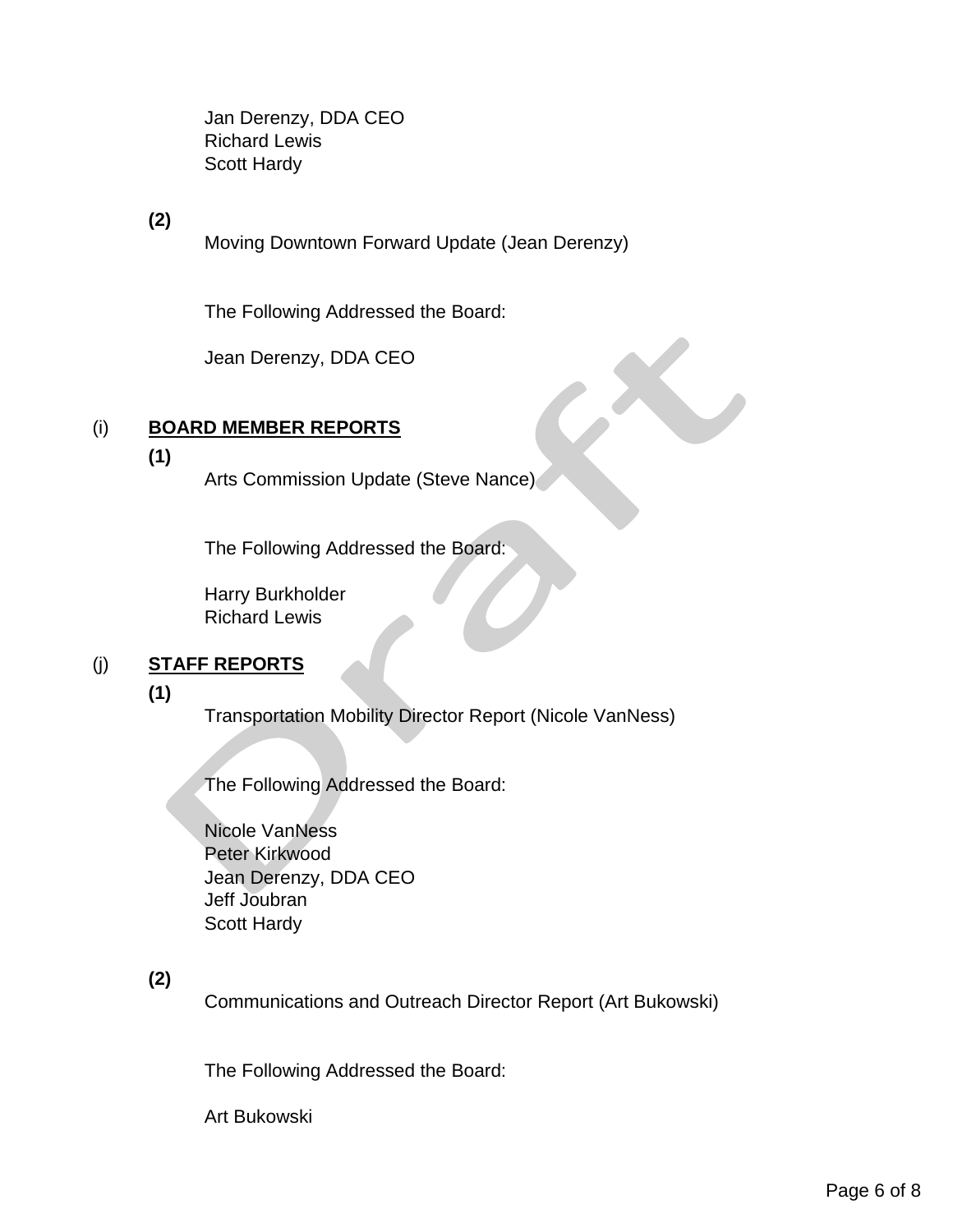Jean Derenzy, DDA CEO Scott Hardy

## (k) **RECEIVE AND FILE**

**(1)**

DTCA May 2022 Meeting Minutes

**(2)**

Circulation Subcommittee 1st Meeting Minutes

**(3)**

Circulation Subcommittee 2nd Meeting Minutes

#### (l) **CLOSED SESSION FOR POTENTIAL PROPERTY PURCHASE MCL 15.268 AND REVIEW OF CEO EVALUATION (MOTION REQUIRED)**

**(1)**

Motion to enter into closed session.

Entered into closed session at 9:29AM through a Roll Call Vote.

That the DDA Board enter into closed session.

Moved by Damian Lockhart, Seconded by Richard Lewis

- **Yes:** Peter Kirkwood, Scott Hardy, Damian Lockhart, Jeff Joubran, Richard Lewis, Pam DeMerle, Todd McMillen, Michael Brodsky, and Audrey Michael
- **Absent:** Gabe Schneider, Steve Nance, Pam Marsh, and Katy Bertodatto **CARRIED. 9-0-4 on a recorded vote**

## **(2)**

Motion to enter back into regular session at 10:28AM.

That the DDA Board adjourn the closed session.

Moved by Peter Kirkwood, Seconded by Jeff Joubran

- **Yes:** Peter Kirkwood, Scott Hardy, Damian Lockhart, Jeff Joubran, Richard Lewis, Pam DeMerle, Todd McMillen, Michael Brodsky, and Audrey Michael
- **Absent:** Gabe Schneider, Steve Nance, Pam Marsh, and Katy Bertodatto

**CARRIED. 9-0-4 on a recorded vote**

## (m) **PUBLIC COMMENT**

No public comment.